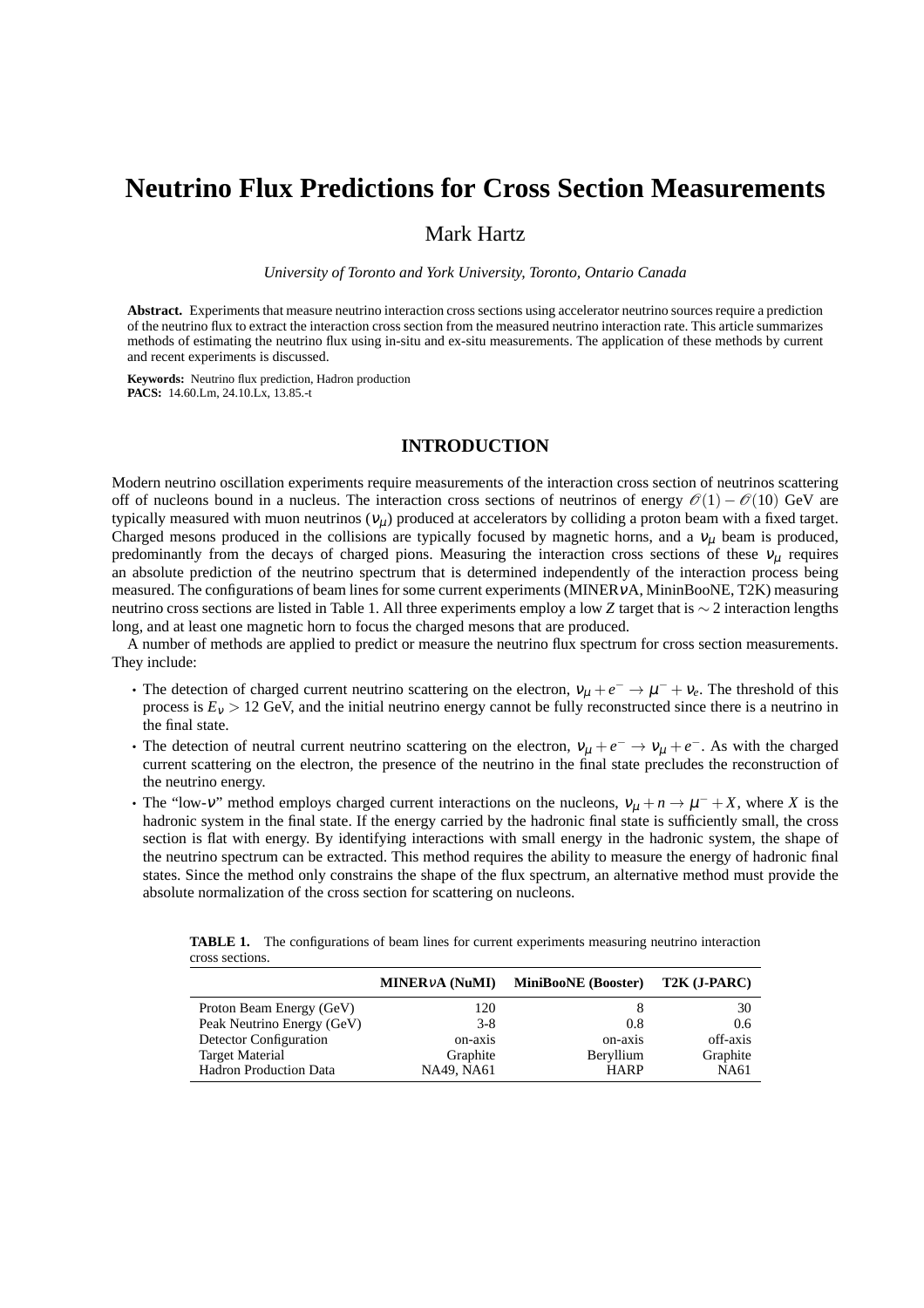- Muon detectors can measure the muons produced in the same two-body decays that produce most of the neutrinos,  $\pi^+\to\mu^++\nu_\mu$ . To extract a neutrino spectrum directly from these measurements requires muon detectors that can separate muons from background, measure the muon energy spectrum and are calibrated to extract the absolute rate of muons produced.
- A "bottom-up" approach to predicting the flux relies on ex-situ measurements of the hadron interactions in the target material and in-situ measurements of the proton beam properties and magnetic horn fields to produce a data-driven simulation of the neutrino flux. This approach predicts the spectrum shape and normalization, but does not rely on in-situ measurements of the particles produced in the neutrino beam line.

This article includes descriptions of how the "low-ν" approach, muon detectors and the "bottom-up" approaches are applied in recent and current experiments.

#### **THE "LOW-**ν**" METHOD**

The "low-ν" method developed by the CCFR/NUTEV collaboration [1, 2] takes advantage of the fact that the charged current differential cross section only depends on the structure function  $\mathscr{F}_2$ , which does not depend on the neutrino energy, as the energy carried by the hadronic system in the final state goes to zero. Detectors that can measure the hadronic energy can separate "low-v" events and infer the shape of the neutrino spectrum from the energy dependence of "low-ν" events. This procedure has been applied for neutrino energies as low as 3.5 GeV by the MINOS experiment [3].

Recently Bodek *et. al.* [4, 5] have proposed applying the "low-v" method at energies relevant for MINERvA, MiniBooNE and T2K. In the low energy region, the model dependence of the "low-v" assumption becomes more significant, however, Bodek *et. al.* have shown that for  $E<sub>v</sub> = 500$  MeV and hadronic energy less than 100 MeV, the model dependent uncertainties on the "low-ν" cross section are ∼ 5%. The method has not yet been applied by these experiments.

#### **MUON DETECTORS**

Both the NuMI and T2K beam lines employ muon detectors to detect the muons from the two-body  $\pi^+ \to \mu^+ + \nu_\mu$  $(\pi^- \to \mu^- + \bar{\nu}_\mu)$  decays. The NuMI beam line includes four ionization chamber muon monitors downstream of the beam dump located behind varying thicknesses of rock [6]. Since each array of ionization chambers is behind a different thickness of rock, there is a different energy threshold for muons that penetrate to each monitor. This allows the muon monitor measurements to be used to directly constrain the spectra of charged mesons produced in the beam line [7]. The dominant uncertainties in this type of constraint arise from the absolute normalization of the muon signal and the background from  $\delta$  rays produced in nearby materials.

T2K employs ionization chamber and silicon PIN photodiode array muon monitors at a single location after the beam dump [8, 9]. Only pions with momentum greater than 5 GeV/*c* decay to muons that penetrate to the T2K muon monitor. Since most of the T2K neutrino flux originates from the decay of pions with momentum less than 5 GeV/*c*, the T2K muon monitor cannot directly constrain the region of the pion spectrum of interest for the neutrino flux prediction. Instead the T2K muon monitor is used to tune and constrain the beam direction, which is especially important for the T2K off-axis beam.

#### **DATA-DRIVEN FLUX SIMULATION**

MINERVA, MiniBooNE [10] and T2K [11] predict their neutrino fluxes with data-driven simulations of the neutrino beam line. The uncertainties on these flux predictions are driven by the uncertainty on the hadron interaction models used to model the interactions of beam protons in the target and secondary hadrons in the target and surrounding materials. The hadron interaction models are tuned to hadron production data from experiments such as NA61/SHINE [12, 13], HARP [14] and NA49 [15]. Measurements of the proton beam intensity and profile before it collides with the target, and the horn fields are also important inputs to the simulation.

T2K uses pion [12] and kaon [13] production data from a 0.04 interaction length "thin" graphite target collected by the NA61/SHINE. As shown in Fig. 1, these data cover much of the phase space relevant for the T2K flux prediction.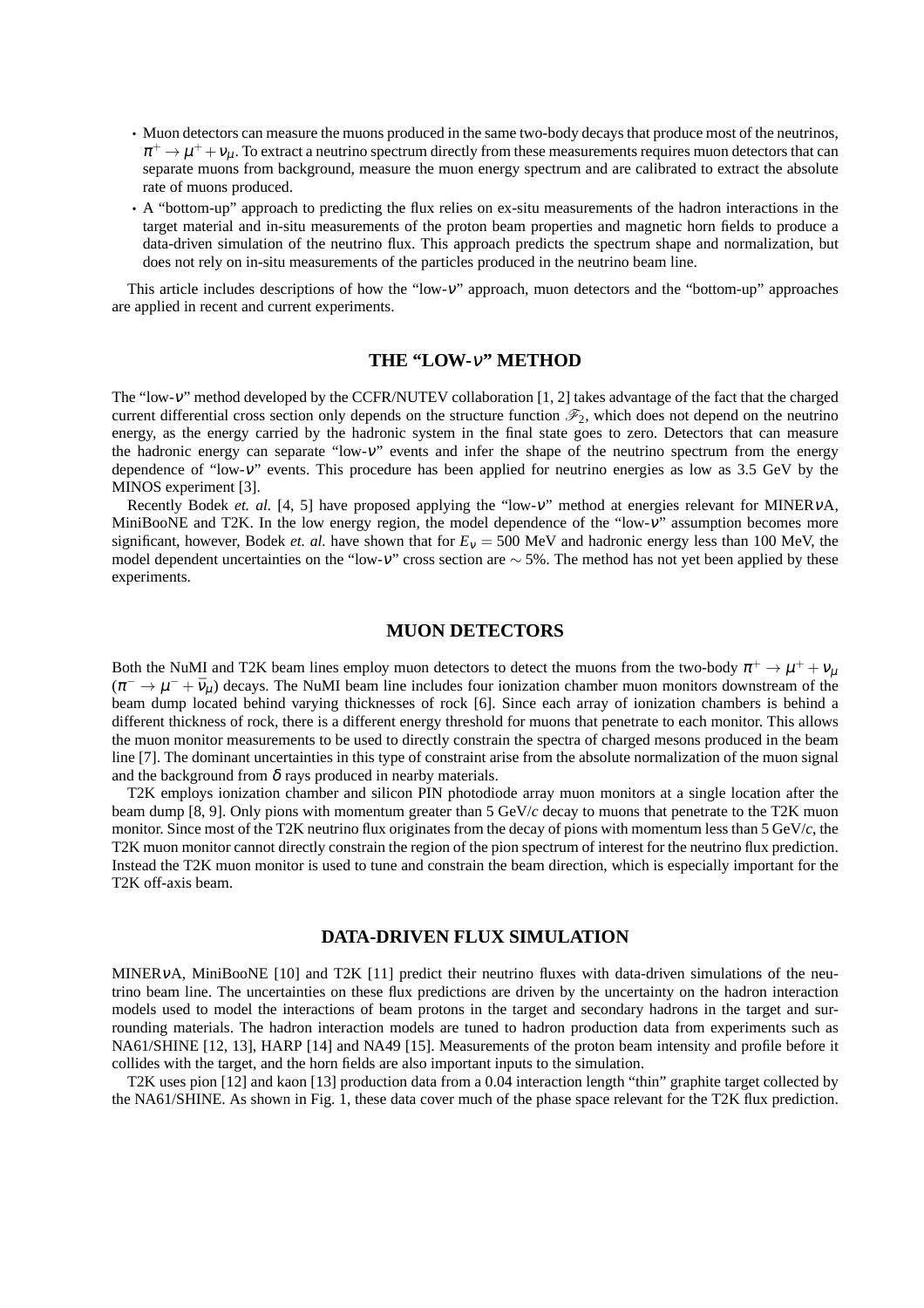

**FIGURE 1.** The coverage of NA61/SHINE  $\pi^+$  (left) and  $\pi^-$  (right) production measurements compared to the pion phase space that contributes to the T2K flux.



**FIGURE 2.** The fractional error on the T2K  $v_{\mu}$  flux prediction as a function of the neutrino energy.

Pion production modeling outside of the covered phase is studied by extrapolating the NA61/SHINE data using the BMPT parametrization [16]. T2K tunes the hadron production model with the NA61/SHINE data, and the energy dependent uncertainties on the flux prediction are dominated by the uncertainties on hadron interactions, as shown in Fig. 2. These uncertainties arise from the propagation of systematic errors from the hadron production data, and comparisons of data and models where the model is not tuned to the data.

The uncertainty on the hadron interaction modeling can be reduced by measuring hadron production on targets that are replicas of those used in the neutrino experiments. The NA61/SHINE experiment has collected particle production data using a replica T2K target. A preliminary analysis [17] to tune the T2K flux prediction using the replica target data has shown results that are consistent with the tuning with the thin target data. The analysis and application of a larger replica target data set should provide a significant reduction of the hadron interaction modeling uncertainty for the T2K flux prediction.